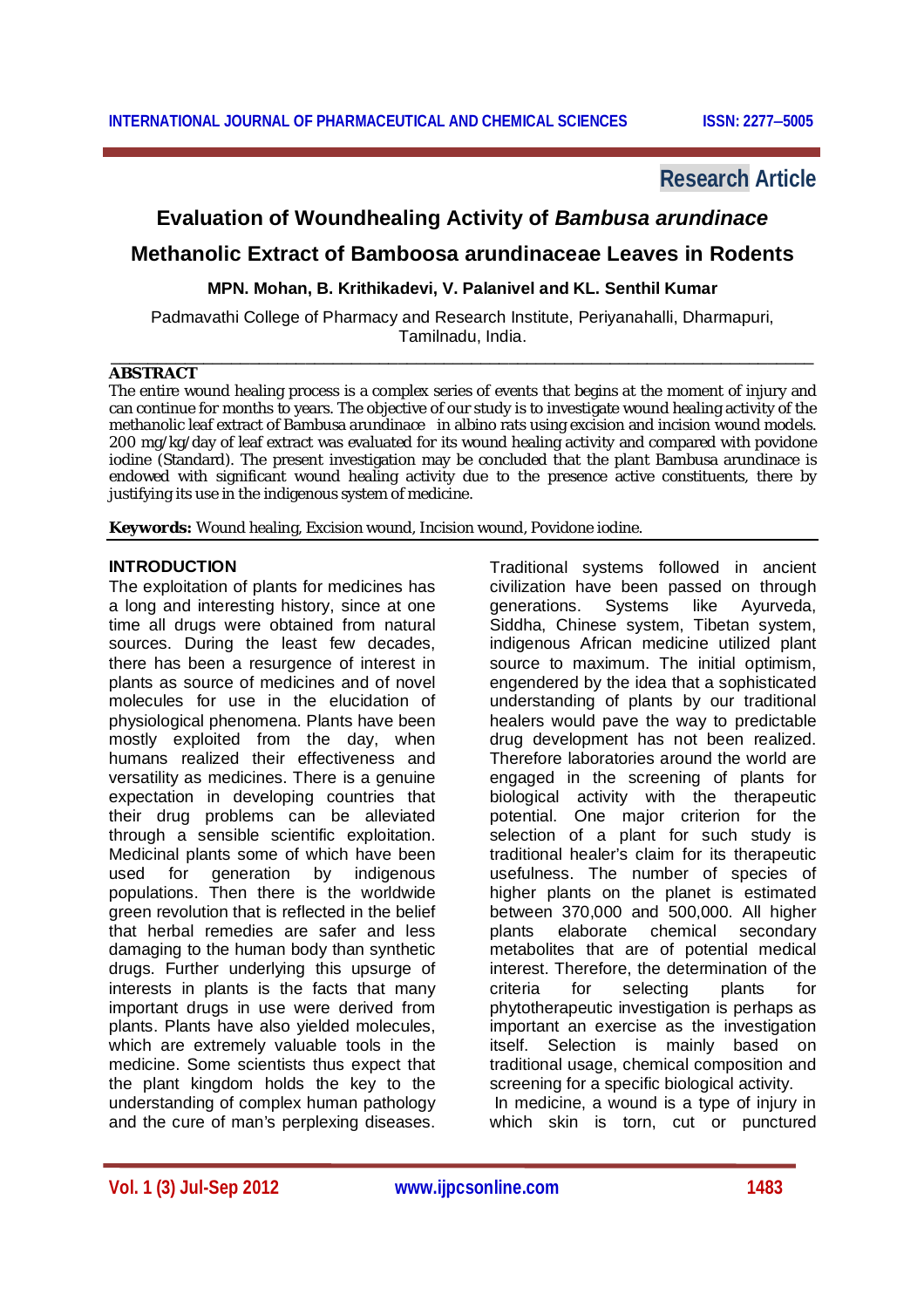contusion (a closed wound). In pathology, it specifically refers to a sharp injury which damages the dermis of the skin.(an open wound),or where blunt force trauma causes.

#### **Types of Wounds a) Open**

Open wounds can be classified according to the object that caused the wound. The types of open wounds are: Incisions or incised wounds, caused by a clean, sharp-edged object such as a knife, a razor or a glass splinter. Lacerations– Injury where tissue is cut or torn. For treatment, tissue is first cleansed of any blood clots and foreign material, debrided and irrigated. Local anesthetic is administered and a traumatic technique of wound closure is employed, where wound margins are realigned with careful regard to prevention of any further crush injury to tissues. Sterile dressings are applied and immobilization is recommended for complex extremity wounds. Abrasions – Injury where a superficial layer of tissue is removed, as seen with 1st degree burns. The wound is cleansed of any foreign material, sometimes employing a scrub brush to prevent traumatic tattooing by dirt and gravel, and should be performed within the first day of injury. Local anesthetic can be used for pain; however treatment of the wound is non- surgical, using moist dressings and a topical antibiotic to protect the wound and aid healing.

# **b) Puncture wounds**

caused by an object puncturing the skin, such as a nail or needle. Penetration wounds, caused by an object such as a knife entering and coming out from the skin.Gunshot wounds, caused by a bullet or similar projectile driving into or through the body. There may be two wounds, one at the site of entry and one at the site of exit, generally referred to as a "through-andthrough."

# **c) Closed**

Closed wounds have fewer categories, but are just as dangerous as open wounds. The types of closed wounds are:

Contusions – Injuries resulting from a forceful blow to the skin and soft tissue, however leaving the outer layer of skin intact. These injuries generally require minimal care as there is no open wound. However, contusions should be evaluated for possible hematoma deep to the surface or other tissue injuries that may indicate more severe morbidity. An expanding hematoma can damage overlying skin and demands evacuation. Avulsions – Injuries, where a section of tissue is torn off, either partially or in total. In partial avulsions, the tissue is elevated but remains attached to the body. A total avulsion means that the tissue is completely torn from the body with no point of attachment. In the case of a partial avulsion, where the torn tissue is still well-vascularized and viable, the tissue is gently cleansed and irrigated and the flap is reattached to its anatomical position with a few nsutures. If the torn tissue is non-viable, it is often excised and the wound closed using a skin graft or local flap. In the case of a total avulsion, the tissue is often very thick and demands de-bulking and de-fattening methods before it can be re-grafted. Major avulsions describe amputation of extremities, fingers, ears, nose, scalp or eyelids and require treatment by a replant team. Hematomas, also called a blood tumor, caused by damage to a blood vessel that in turn causes blood to collect under the skin. Crush injury, caused by a great or extreme amount of force applied over a long period of time. Chronic and Acute or traumatic wounds are the result of injuries that disrupt the tissue. Chronic wounds are those that are caused by a relatively slow process that leads to tissue damage. Chronic wounds include pressure, venous, and diabetic ulcers. Typically, an insufficiency in the circulation or other systemic support of the tissue causes it to fail and disintegrate. Infection then takes hold of the site and becomes a chronic abscess. Once the infection hits a critical point, it can spread locally or become systemic (sepsis).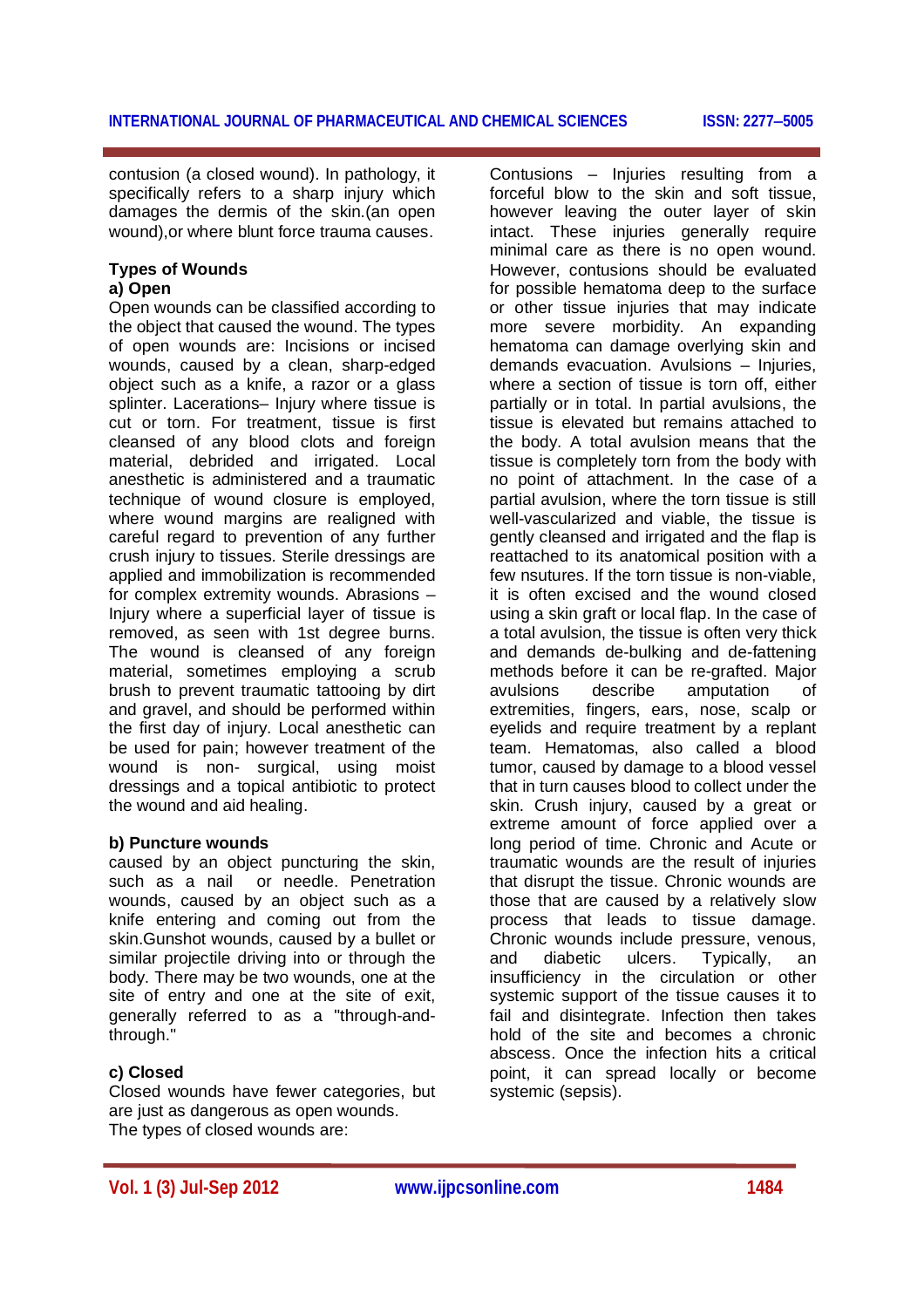#### **MATERIALS AND METHODS**

The leaves were collected and washed with water and dried in shade. Leaves were powdered by means of wood- grinder, and passed through the sieve no.80 and stored in airtight container at room temperature  $(300\pm200 \text{ C})$ .

# **Extraction of Crude drug**

The powdered material of dried leaves of Bambusa arundinace(200gm) was extract with methanol (70%methanol apparatus for 24 hrs at temperature 400 C and pressure to dryness .The dried was properly stored in the desiccators for further studies. and 30% water) in a soxhlet

| Table 1: Preparation of 5%w/w Bambusa arundinace |                            |                   |  |  |  |  |
|--------------------------------------------------|----------------------------|-------------------|--|--|--|--|
|                                                  | Ingredients                | Quantity          |  |  |  |  |
|                                                  | WHITE BEES WAX             | 10 <sub>q</sub> m |  |  |  |  |
|                                                  | <b>HARD PARAFFIN</b>       | 15 <sub>gm</sub>  |  |  |  |  |
|                                                  | CETOTOSTERYL ALCOHOL       | 25 <sub>gm</sub>  |  |  |  |  |
|                                                  | WHITE SOFT PARAFFIN        | 450am             |  |  |  |  |
|                                                  | Bambusa arundinace EXTRACT | 2.5 <sub>gm</sub> |  |  |  |  |

transferred into a china dish and melted in a water bath, 25gm of Cetosteryl alcohol was added followed by 10gm of white bees wax and 450gm of white soft paraffin were mixed at a temperature of 700c till it solidify.

# **Identification of plant active constituents by Phytochemical Tests**

The methanolic extract of leaves of Bambusa arundinace was subjected to preliminary phytochemical tests for the identification active constituents

#### **PHARMACOLOGICAL EAVALUATION**

# **Animal care and handling as per CPCSEA guideline**

Male Wister albino rats of weight 150-250 grams were selected, procured from the Laboratory Animal House, Padmavathi College of Pharmacy. They were kept in polypropylene cages and acclimatized to the standard laboratory conditions in well<br>cross ventilated animal house at cross ventilated animal house at temperature 25±2°C relative humidity 44 – 56% and light and dark cycles of 10 and 14 hours respectively for 1 week before and during the experiments. The animals were fed with standard diet and water ad-libitum. The experiments were approved by CPCSEA and the institutional ethics committee.

STRAIN: Albino wistar rats

 $AGF: 4-5$  month GENDER: either sex BODY WEIGHT: -150-250gm.

#### **Selection of albino species**

Wister albino rats were selected for the study as they develop epithelium within one hour when compared to other species; they are widely used as experimental animals for the significant development of epithelial tissue.

# **Experimental design**

# **i) Excision model: (n=6)**

Group I: Control, treated with ointment base,

Group II: Test, treated with 5% w/w ointment leaf extract,

Group III: Standard, treated with 5 % w/w Povidone iodine ointment

# **ii) Incision model: (n=6)**

Group I: Control, treated with ointment base.

Group II: Test treated with 5% w/w ointment leaf extract

Group III: Standard, treated with 5 % w/w povidone iodine ointment.

#### **Methods**

**i) Excision wound model**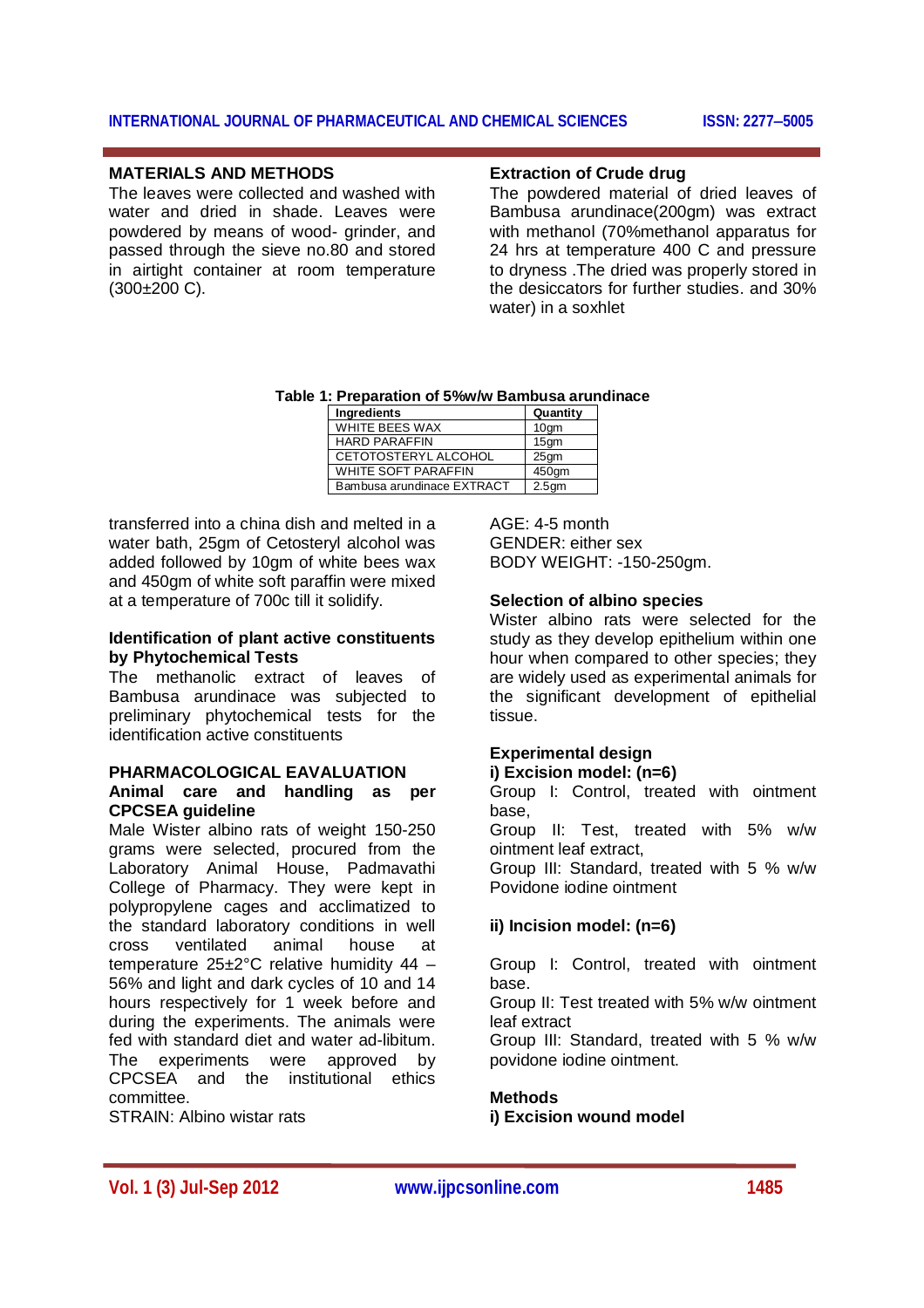The skin of the impressed area was excised to full thickness on the dorsal thoracic region of the rats to obtain a wound area of about 500 mm2 under light ether anesthesia. The drugs were topically applied daily till the complete epithelialization starting from the day of operation. The parameters studied were wound closure and time of epithelialization.The wounds were traced on mm2 graph paper on the days of 4th, 8th, and 16th day of post wounding day (2). The wound closure was measured at regular intervals of time to see the percentage of wound closure and epithelialization time that indicates the formation of new epithelial tissue to cover the wound. The number of days required for falling of the scar without any residual of the raw wound gave the period of epithelialization (1).

#### **a) Percentage of Wound contraction**

The Percentage of Wound contraction was calculated with the use of the following formula. % wound healing=Total wound area –Reduction wound areax100Total wound area

# **b) Epithelialisation period**

The epithelialisation time that indicates the formation of new epithelial tissue to cover the wound. The number of days required for falling of the scar without any residual of the raw wound gave the period of epithelialization (1).

# **c) Estimation of protein content**

Total protein was estimated by the method of Lowry et al.,1951 using as the standard

**Principle:** The aromatic amino acid residue of protein react with alkaline copper reagent to form a copper protein complex, which reduces the phosphor molybdic-phosphor tungstic acid( folins reagent) to develop a blue color, which is read at 640 nm. Bovine serum albumin was used as standard.

#### **Regents**

#### **1. Alkaline copper reagent**

Solution A:2% sodium carbonate in 100 ml of 0.1 sodium hydroxide solution .

Solution B:0.5% copper sulphate in 1% sodium potassium tartarate.l ml of solution A and 1ml of solution B were mixed just before use .

#### **2. Folin-Ciocalteau reagent**

It was diluted with equal volume of double distilled water in the ratio of1:1.

#### **Standard protein solution**

20mg of crystalline bovine serum albumin was dissolved in 1000ml of distilled water to give a standard containing200 µg/ml.

#### **Procedure**

Sample containing 50-100 µg protein were mixed with 4.5 ml of alkaline copper solution and kept for 10 minutes at room temperature . It was then mixed with 1ml of folin – ciocalteau reagent and allowed to stand for 30minutes and the color developed was read at 640 nm after 20 minutes. The total protein content was expressed as mg/100mg wet tissue.

#### **ii) Incision wound model**

The incision wound model was studied under light ether anesthesia. 6 cm long paravertebral incisions were made through full thickness of the skin on either side of the vertebral column of the rat. Care was taken to see that incision was at least 1 cm lateral to vertebral column. The wounds were closed with interrupted sutures of 1 cm apart using a surgical thread (No. 000) and curved needle (No. 11). The wounds were left undressed and drugs were topically applied to the wound once a day, till complete healing. The sutures were removed on 8th day, on 10th day the skin breaking strength was measured by continuous constant water technique (64).The skin breaking strength is expressed as the minimum weight (in grams) of water necessary to bring about the gapping of the wound (63).

# **a) Determination of wound breaking strength**

Rats were secured to the operation table and a line was drawn on either side of the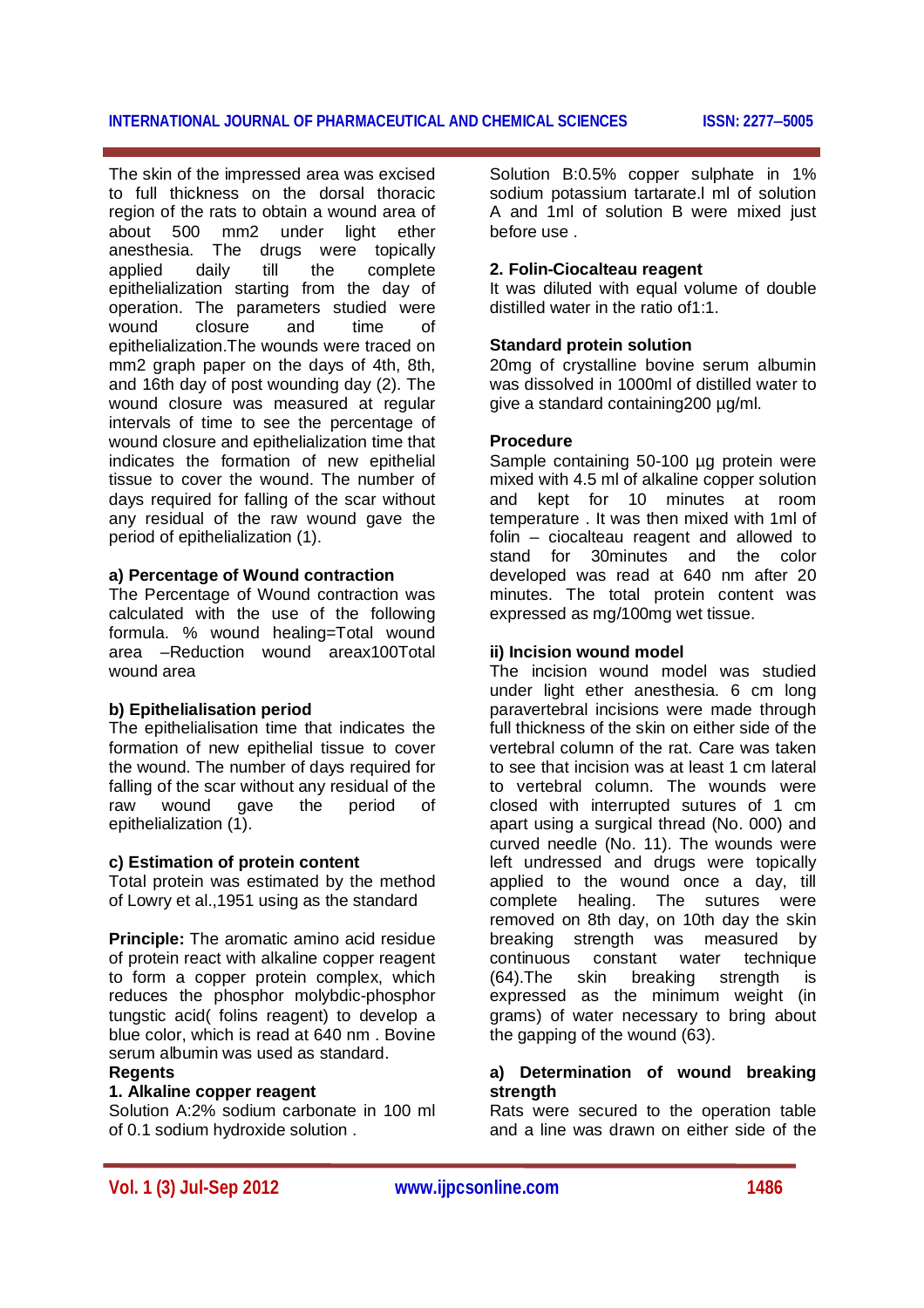wound 3mm away from the wound. Two Alice forceps were firmly applied on to the line facing each other. One of the forceps was fixed, while the other was connected to a freely suspended lightweight polypropylene graduated bottle through a string run over the pulley. Water was allowed to flow from the reservoir slowly and steadily into the bottle. As the water level rise in the graduated bottle ,the increasing weight of the bottle was transmitted to the wound site pulling apart the wound edges .Water flow was arrested when the wound was just opened and the volume of water collected in the bottle (approximately equal to its weight) was noted. Three readings were recorded for a given incision wound and the procedure was repeated on the incision wound on the contra lateral side. The average of six readings in one animal was taken as an individual value of breaking strength in that animal. Mean value of breaking strength of six animals gives the breaking strength of a given group. (65)

# **Statistical analysis**

The results were expressed as Mean ±SEM. The data were analyzed by one way analysis of variance (ANOVA) followed by Trukey multiple comparisons test and  $p <$ 0.01\*,0.001\*\* was considered significant.

# **DISCUSSION**

The topical application of Bambusa arundinacea ointment increased the percentage of wound contraction and this indicates rapid epithelizaton and collagenation. Wound healing process consists of different phases such as granulation, collagenation, collagen maturation and scar maturation which are concurrent but independent of each other. It is a complex and dynamic process of restoring cellular structures and tissue layers in damaged tissue as close as possible to its normal state. Wound contracture is a process, commencing in the fibroblastic stage whereby the area of the wound undergoes shrinkage. Collagen, the major component which strengthens and supports extracellular tissue is composed of

amino acids, hydroxyproline, which has been used as a biochemical marker for tissue collagen. Hence in this investigation two models were used to assess the effect of the methanolic extract of Bambusa arundinacea leaves. The result of the present investigation showed that Bambusa arundinace a posses a definite pro- healing action. The methanolic leaf extract was screened for wound healing activity. Table IV shows the results of the wound healing activity of extract ointment formulations by<br>excision method. The results were excision method. The results were expressed as mean percentage closure of excision wound area. The studies on excision wound healing model reveal that the test group showed a decrease in wound area from 1st day to 16th day. Ointment prepared from methanolic leaf extract has shown significant wound healing activity, which was comparable to that of standard marketed preparation.

# **CONCLUSION**

The methanolic extract of the leaves of Bambusa arundinacea ointment significantly reduces the wound area on the 4th, 8th and 16th day, which is less significant compared to the standard (5%povidine ointment) and more significant compared to the control (ointment base).The epithelization period decreases which is less significant when compared to the standard (Povidine ointment) and shows more significance compared to the control. Protein content increases on the 16th day compared to the control. In Incision model the breaking strength is more significant when compared to the standard and Flavonoids reduce inflammation and promote circulation and inhibit allergic reactions. Phenols can scavenge a wide range of reactive oxygen and nitrogen because of their scavenging activity owing to the presence of hydroxyl group. Bambusa extract have electron or hydrogen donor to scavenge free radicals and convert into more stable products by terminating the radical chain These results provide strong evidence that the methanolic extract of Bambusa arundinacea leaves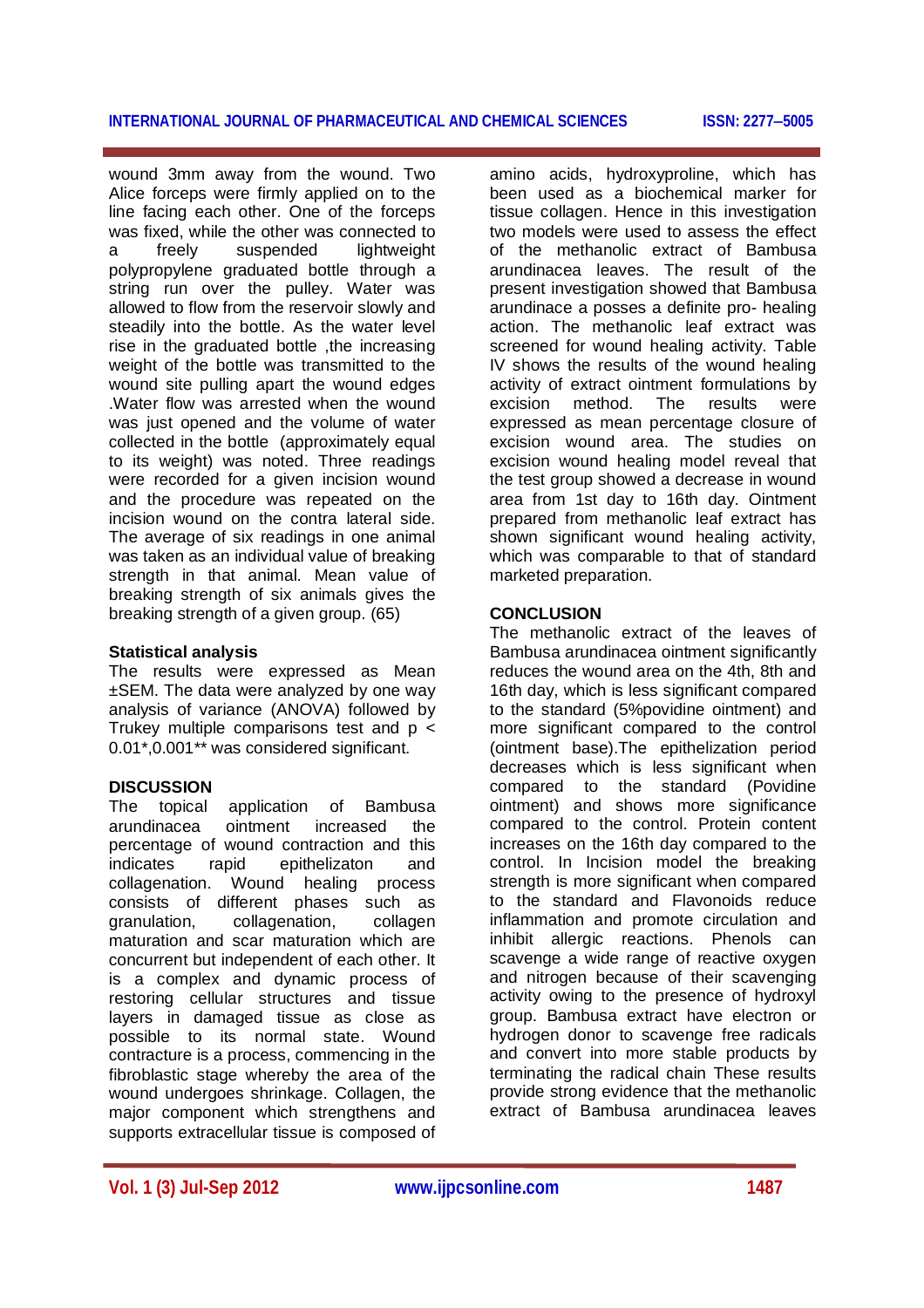have wound healing activity due to the presence of flavonoids and phenols.

# **PHARMACOLOGICAL EVALUATIONS**

# **Excision wound model i) Determination of percentage of wound contraction**

#### **Table 2: Effect of Bambusa arundinacea leaf extract on**

| excision wound model (% wound clouser) |          |                      |                              |                                |  |  |  |
|----------------------------------------|----------|----------------------|------------------------------|--------------------------------|--|--|--|
|                                        | Days     | Group I<br>(Control) | <b>GROUP II</b><br>(Extract) | <b>Group III</b><br>(Standard) |  |  |  |
|                                        | 0th day  |                      |                              |                                |  |  |  |
|                                        | 4th day  | 12.01%               | 20.94%                       | 24.88%                         |  |  |  |
|                                        | 8th day  | 24.86%               | 38.68%                       | 38.68%                         |  |  |  |
|                                        | 16th day | 76.86%               | 90.98%                       | 95.13%                         |  |  |  |

#### **ii) Epthelialisation period Table 3: Epthelialisation period**

| <b>GROUPS</b>                                             | <b>Period of Epthelialisation</b> |  |  |  |  |
|-----------------------------------------------------------|-----------------------------------|--|--|--|--|
| Group I (Control)                                         | $26.26 \pm 0.40$                  |  |  |  |  |
| Group II (Extract)                                        | $23.17 \pm 0.54$ *                |  |  |  |  |
| Group III (Standard)                                      | $20.03 \pm 0.39**$                |  |  |  |  |
| Values are expressed as Mean ± S.E.M.*p<0.01 significant, |                                   |  |  |  |  |

\*\*p<0.001 highly significant

#### **iii) Estimation of protein content Table 4: Effect of Bambusa arundinacea ointment on biochemical parameter protein estimation**

| <b>GROUPS</b>    |                     |                              | protein estimation  |                     |  |  |  |
|------------------|---------------------|------------------------------|---------------------|---------------------|--|--|--|
|                  |                     | $4th$ dav                    | 8 <sup>th</sup> dav | $16th$ dav          |  |  |  |
| Group I(Control) |                     | $3.04 \pm 0.2$               | $7.35 \pm 0.57$     | $11.31 \pm 3.22$    |  |  |  |
|                  | Group II(Extract)   | $5.23 \pm 1.01$ <sup>*</sup> | $8.60 \pm 2.09*$    | $12.66 \pm 3.10^*$  |  |  |  |
|                  | Group III(Standard) | $7.18 \pm 0.06**$            | $12.45 \pm 1.42$ ** | $15.75 \pm 2.71$ ** |  |  |  |

Group III(Standard) | 7.18±0.06\*\* | 12.45±1.42\*\* | 15.75±2.71\*\*<br>Values are expressed as Mean ± S.E.M.\*p<0.01 significant, \*\*p<0.001 highly significant

#### **Table 5: Effect of leaves extract of Bambusa arundinaceaon incision wound (breaking strength in grams)**

| <b>Groups</b>       | Incision wound breaking strength (g) |  |  |  |  |
|---------------------|--------------------------------------|--|--|--|--|
| Group I (Control)   | $283.17 \pm 31.9$                    |  |  |  |  |
| Group II (Extract)  | 465.17±34.64**                       |  |  |  |  |
| Group III(Standard) | $411\pm81.14*$                       |  |  |  |  |

|  | Values are expressed as Mean $\pm$ S.E.M. *p < 0.01 significant, **p<0.001 highly significant |  |  |  |  |
|--|-----------------------------------------------------------------------------------------------|--|--|--|--|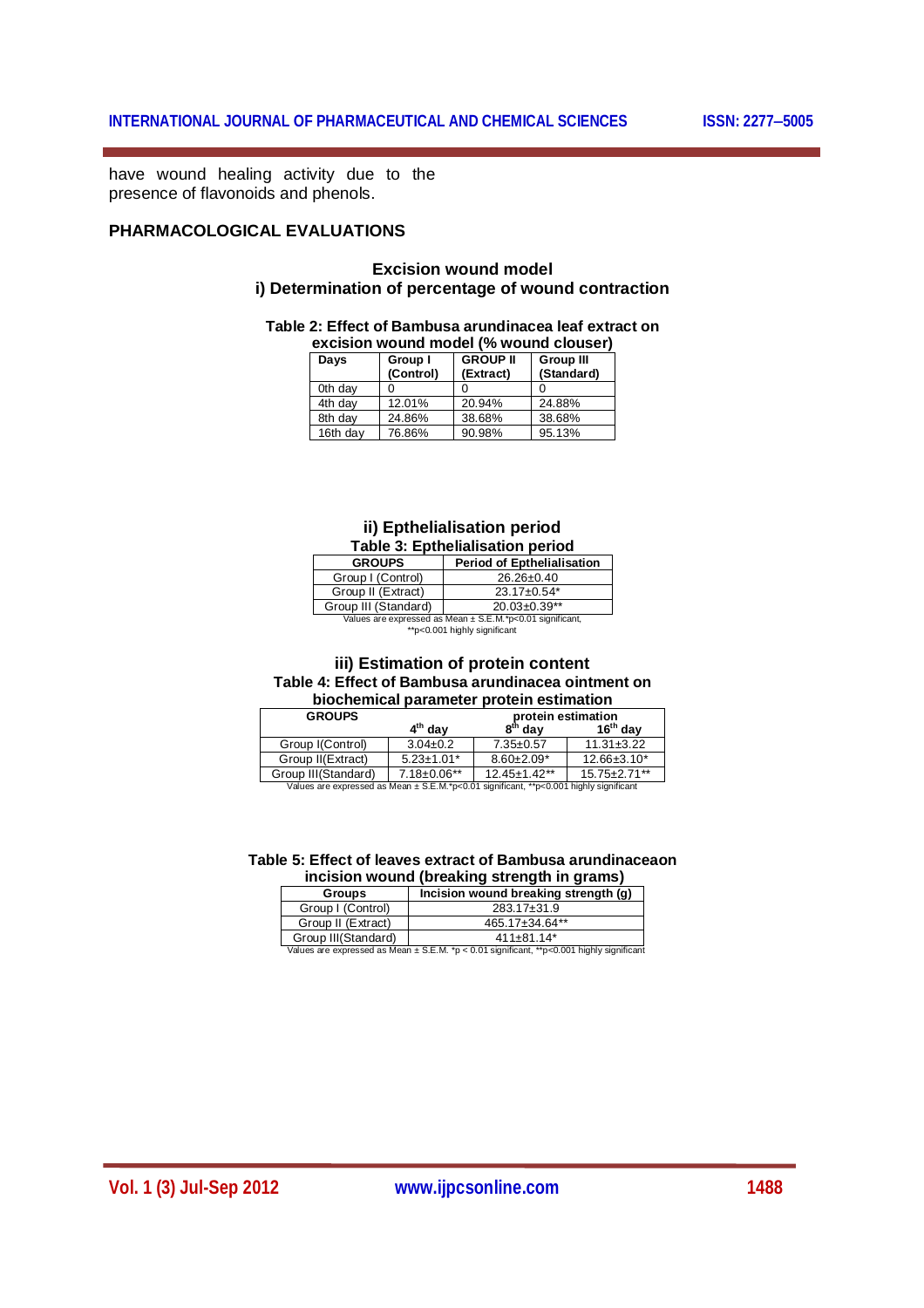# **REFERENCES**

- 1. Morton JJP and Malone MH. Evaluation of vulnerary activity by an open wound procedure in rats. Architect International Pharmacodynamics Theory. 1972:117–196.
- 2. Sravan Prasad M, Venkateshwarlu G, Dhanalakshmi CH, Sathish Kumar D, Alekhya K, Pawan kumar
- 3. B and Venkat Rajkumar J. Wound Healing Activity of PongamiaPinnatain Albino Wistar Rats. RJPBCS. 2011;2(3):1096.
- 4. Stadelmann WK, Digenis AG and Tobin GR. Physiology and healing dynamics of chronic cutaneous wounds. American journal of surgery. 1998;176(2):26–38.
- 5. Midwood KS, Williams LV and Schwarzbauer JE. Tissue repair and the dynamics of the extracellular matrix. The International Journal of Biochemistry & Cell Biology. 2004;36(6):1031–1037.
- 6. Chang HY, Sneddon JB, Alizadeh AA, Sood R, West RB, Montgomery K and Chi JT. Gene expression signature of fibroblast serum response predicts human cancer progression: similarities between tumors and wounds. PLoSbiology. 2004;2(2).
- 7. Galko MJ and Krasnow MA. Cellular and genetic analysis of wound healing in Drosophila Larvae. PLoS Biology. 2004;2(8).
- 8. Sandeman SR, Allen MC, Liu C, Faragher RGA and Lloyd AW. Human keratocyte migration into collagen gels declines with in vitro ageing. Mechanisms of Ageing and Development. 2000;119(3):149–157.
- 9. Theoret CL. Update on wound repair. Clinical Techniques in Equine Practice. 2004;3(2):110–122.
- 10. Greenhalgh DG. The role of apoptosis in wound healing. The International Journal of Biochemistry

& Cell Biology. 1998;30(9):1019– 1030.

- 11. Muller MJ, Hollyoak MA, Moaveni Z, La T. Brown H. Herndon DN and Heggers JP. Retardation of wound healing by silver sulfadiazine is reversed by Aloe vera and nystatin. Burns. 2003;29 (8):834–836.
- 12. Martin P and Leibovich SJ. Inflammatory cells during wound repair: the good, the bad and the ugly. Trends in Cell Biology. 2005;15 (11):599–607.
- 13. Santoro MM and Gaudino G. Cellular and molecular facets of keratinocyte reepithelization during wound healing. Experimental Cell Research. 2005;304(1):274–286.
- 14. Swirski FK, Nahrendorf M, Etzrodt M, Wildgruber M, Cortez-Retamozo V, Panizzi P, Figueiredo JL, Kohler RH et al. Identification of Splenic Reservoir Monocytes and Their Deployment to Inflammatory Sites. Science. 2009;325 (5940):612 –616.
- 15. Jia T and Pamer EG. Dispensable But Not Irrelevant. Science. 2009;325 (5940) :549–550.
- 16. Deodhar AK and Rana RE. Surgical physiology of wound healing: a review". Journal of Postgraduate Medicine. 2009;43(2):52.
- 17. Newton PM, Watson JA, Wolowacz RG and Wood EJ. Macrophages Restrain Contraction of an In Vitro Wound Healing Model". Inflammation. 2004;28 (4): 207.
- 18. Stashak TS, Farstvedt E and Othic A. Update on wound dressings: Indications and best use. Clinical<br>Techniques in Equine Techniques in Practice. 2004;3(2):148–163.
- 19. Lansdown ABG, Sampson B and Rowe A. Experimental observations in the rat on the influence of cadmium on skin wound repair. International Journal of